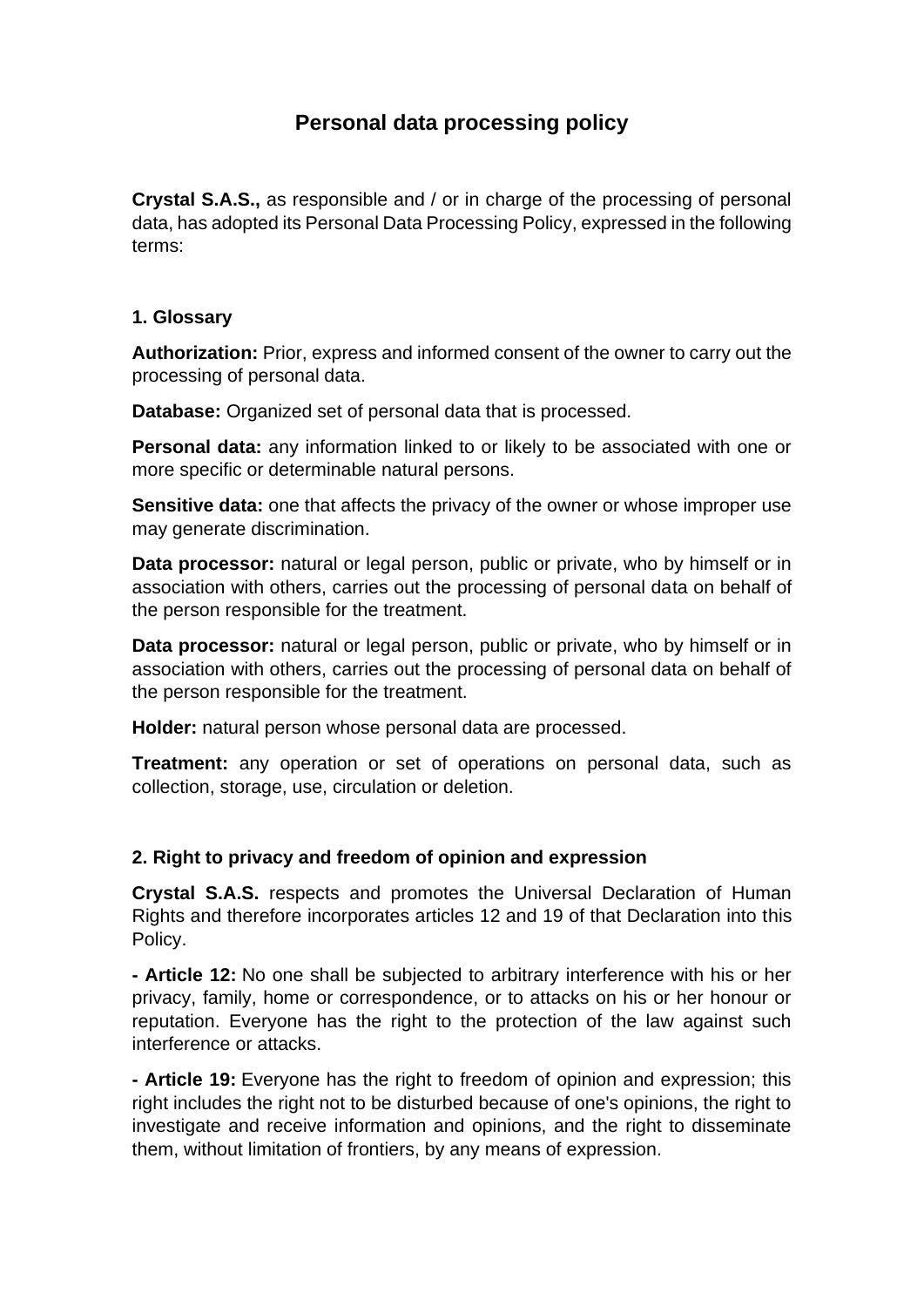#### **3. Adherence to the Colombian legal system**

All decisions and actions of **Crystal S.A.S**. related to the processing of databases are adjusted to Articles 15 and 20 of the Political Constitution, Law 1581 of 2012 and Decree 1377 of 2013 of the Republic of Colombia.

# **4. Information Security**

**Crystal S.A.S.** is committed to protecting all the information it stores in its databases using protocols, tools and mechanisms reasonably accepted in the industry, with the objective of preventing its unauthorized use by third parties. The storage equipment for this information are located in safe, physically protected and accessible places.

**Crystal S.A.S.** is not responsible for any consequences arising from improper income, illegal and fraudulent to its databases, of any technical failure in its storage systems of information or theft from your storage equipment.

# **5. Data collection and storage**

**Crystal S.A.S.** collects and stores the personal data necessary for the development of your commercial activities, the provision of your services, the administration of your business, the realization of banking transactions and compliance with obligations imposed by the State.

**Crystal S.A.S.** does not collect or store sensitive personal data.

**Crystal S.A.S.** does not assign or market any information stored in its databases.

#### **6. Use of Information**

**Crystal S.A.S.** uses its databases, through its own stores, internet, social networks, fixed or mobile telephony or any other analog or digital transmission technology, only to send information about your products and services, products and services of your customers, products and services of the media and suppliers you represent; sending your offers, offers from your customers and offers from the media and suppliers it represents; sending your invitations, invitations from your customers and invitations from the media and suppliers it represents, to launches, presentations, parties, concerts, recreational or entertainment events and other commercial and/or public relations activities; sending congratulations on anniversaries, birthdays and special days, among other dates; sending sweepstakes, raffles or contests designed by her, her clients or the media and suppliers she represents; sending information about recognitions, awards and achievements achieved by it, by its customers or by the media and suppliers that represents; sending newsletters, newsletters, catalogues, magazines and other online media; sending proposals, campaigns, strategies, tactics and digital files of pieces and advertising or communication; sending requests for: digital files,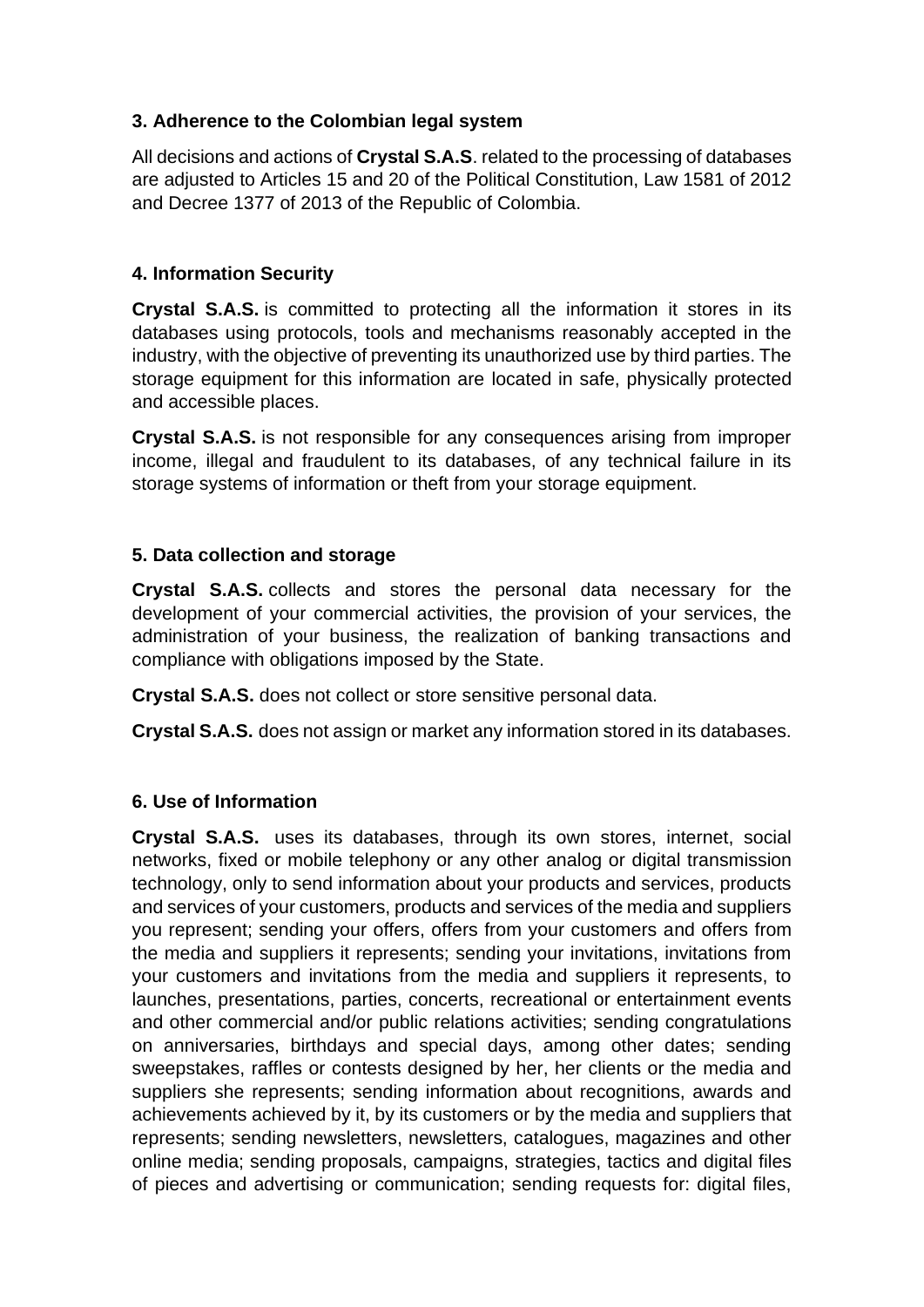advertising or communication pieces, information specific, resolution of concerns, negotiating letters and other relevant documents in the normal development of its commercial and service relationships; sending reports on activities and/or trends advertising and marketing; sending responses to concerns, suggestions or requirements about services and products; sending survey or survey forms to evaluate the quality of your products and/or services and the products and/or services of its customers and the media and suppliers it represents; submission of forms type survey or survey to know information and opinions about products, services, media and internet, among others and sending messages that contribute to the normal development of its commercial activities and service.

**Crystal S.A.S.** is obliged to provide the information in its databases to the judicial or administrative entities of the Colombian State that request it in the performance of their functions Legal.

# **7. Vulnerability of information transmission**

**Crystal S.A.S.** acknowledge and agree that no transmission of information over the internet is absolutely safe; however, it implements all protocols, tools and security mechanisms reasonably accepted by the industry for the protection of information during transmission. Likewise, expects its interlocutors to implement their own protocols, tools and security mechanisms in their equipment and private networks for the transmission of information over the Internet.

#### **8. Rights of the holder of personal data**

In accordance with Article 8 of Law 1581 of 2012, the natural person whose personal data are subject to treatment (owner), you will have the following rights: **a)** Know, update and rectify your personal data in front of the persons responsible or in charge of the treatment. This right may be exercised, among others, against data partial, inaccurate, incomplete or fractional, misleading, or those whose treatment is expressly prohibited or not authorized; **b)** Request proof of the authorization granted to the person in charge of the treatment, except when it is expressly excepted as a requirement for the treatment, in accordance with the provided for in Article 10 of this Law; **c)** Be informed by the person responsible or in charge of the treatment, upon request, regarding the use you have given to your personal data; **d)** Submit to the Superintendence of Industry and Commerce complaints for violations of the provisions of this Law and the other rules that the modify, add or supplement;

**e)** Revoke the authorization and / or request the deletion of the data when in the treatment does not respect the principles, rights and constitutional and legal guarantees. Revocation and/or suppression will proceed when the Superintendence of Industry and Commerce has determined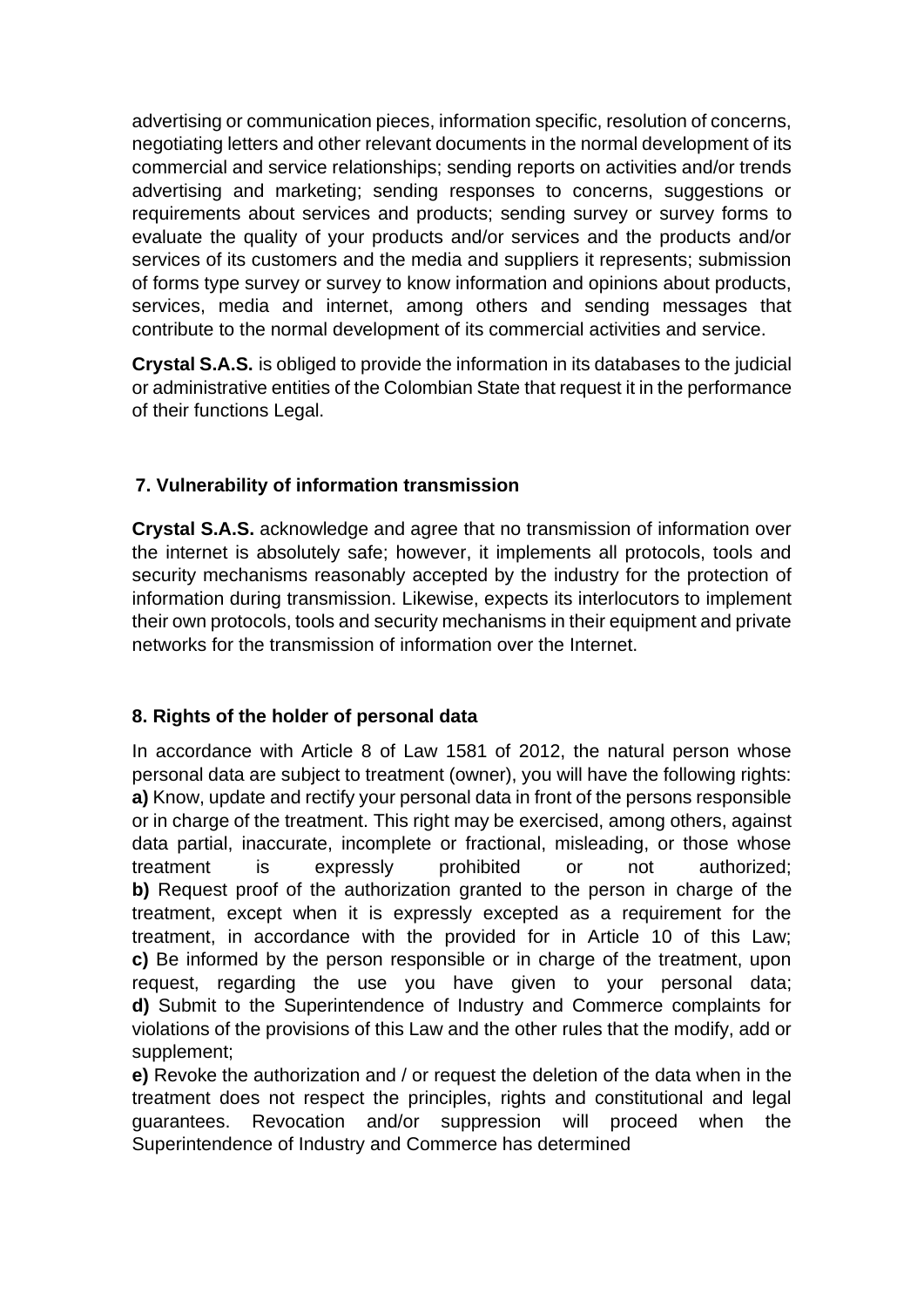that in the treatment the responsible or in charge have incurred in conduct contrary to this Law and the Constitution; **f)** Access in form free of charge to your personal data that have been processed. In accordance with Article 9 of Law 1581 of 2012, without prejudice to the exceptions provided for by law, in the processing of data the prior and informed authorization of the holder, which must be obtained by any means that may be subject for later reference.

# **9. Changes to this Policy**

**Crystal S.A.S.** may at any time and unilaterally modify its Policy of processing of personal data. Any changes will be posted and announced.

**Crystal S.A.S.** will retain all versions of its Data Processing Policy Personal.

# **10. Attention to petitions and claims**

For the management of petitions, claims and complaints or for the exercise of their rights, the Data Subject personal may contact **Crystal S.A.S.** to the emails of your brands:

**Gef:** [servicioalcliente@gef.com.co](mailto:servicioalcliente@gef.com.co)

**Punto Blanco:** [servicioalcliente@puntoblanco.com.co](mailto:servicioalcliente@puntoblanco.com.co)

**Baby Fresh:** [servicioalcliente@babyfresh.com.co](mailto:servicioalcliente@babyfresh.com.co)

**Galax:** [servicioalcliente@galax.com.co](mailto:servicioalcliente@galax.com.co)

or call the customer service line 01 8000 517 536. **Crystal S.A.S.** will respond to the petitioner within the terms established by Law 1581 of 2012 for the case of petitions and claims, respectively; for this purpose, the request must contain all the necessary data applicable to the Right of Petition to ensure timely and effective response, and to contain a clear and accurate description of the data personal with respect to which the owner seeks to exercise any of his rights. Any request, to be processed, must be presented by the owner of the data or by his legal representative; therefore, **Crystal S.A.S.** has the right to verify the identity of the petitioner by any middle.Regardless of the mechanism used for filing petitions, claims and complaints, these will be attended within a maximum period of ten (10) business days counted from the date of receipt. When it is not possible to attend the consultation within that period, the interested party will be informed before his expiration, expressing the reasons for the delay and indicating the date on which your query will be attended, which in no case may it exceed five (5) business days following the expiration of the first term. Requests for updating, correction, rectification or deletion of the data will be answered within of the following fifteen (15) business days, counted from the day following the date of receipt. When it is not possible to attend them within that term, the interested party will be informed before the expiration. of the aforementioned period, the